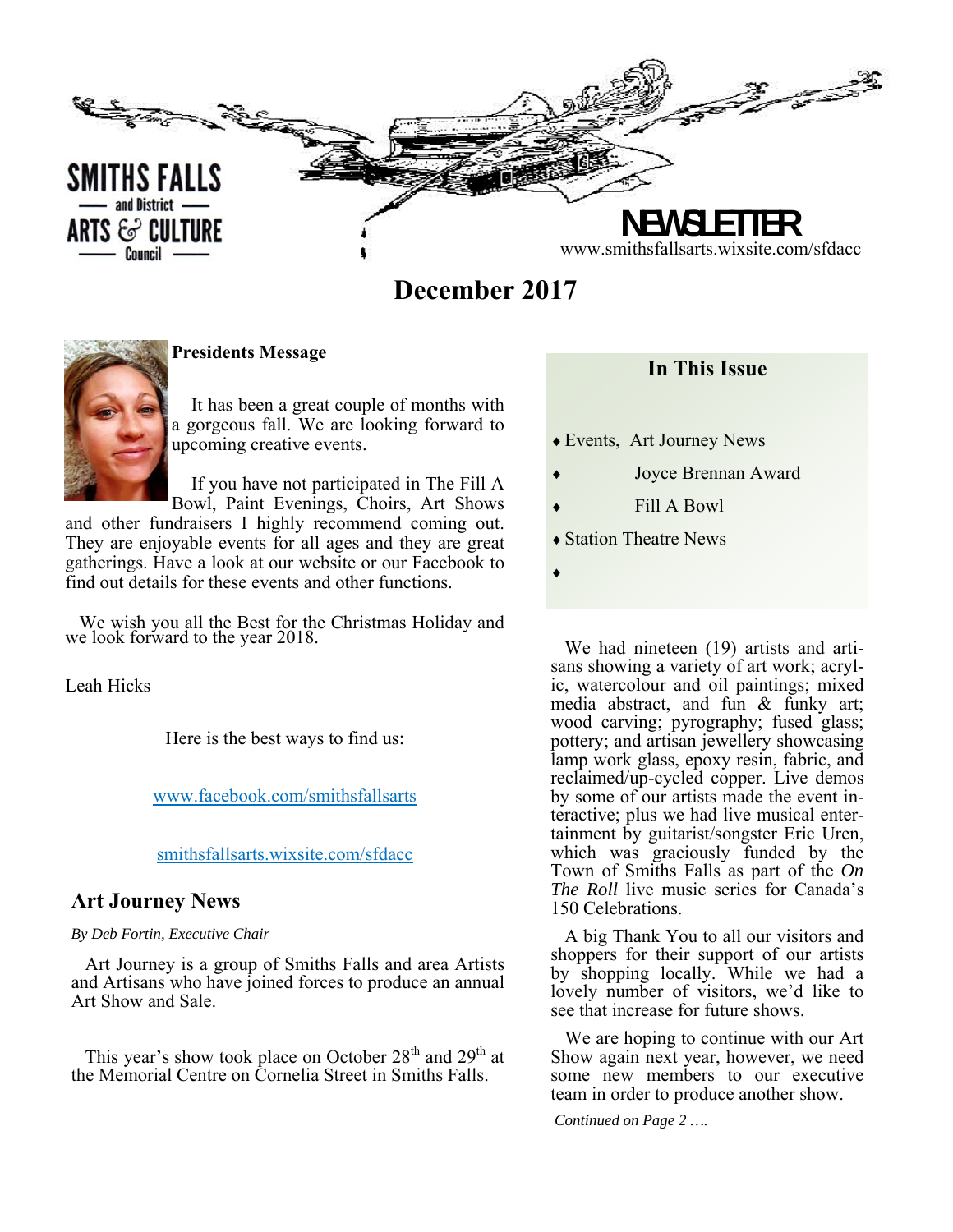#### *Art Journey News Continued ….*

Two of our longest serving members stepped down to make time for other artistic pursuits. We need more ideas and helpers to bring our show to fruition. It doesn't take a lot of time nor do you need to be an expert in art. The more folks we have on the executive the less each of us has to do. Please consider volunteering and help support your local arts. We are hoping by filling the gaps we can assign roles based on the talents each member brings to the group.

Contact information is available on our website http://www.artjourneysmithsfalls.com Or our Facebook page https://www.facebook.com/smithsfallsartjourney

#### **Joyce Brennan Award**

On the evening of November  $9<sup>th</sup>$  at the Vernissage for Heritage House Museums' Art Show opening the Smiths Falls and District Arts & Culture Council presented the Joyce Brennan Award to a very deserving candidate.

Joyce Brennan was one of the founding members of the Arts & Culture Council as well as a former Town Councilor and was very involved in the forming of two of the Museums in Town (Heritage House and the Rideau Canal Museum).

This year's recipient is Emily Duberville. Emily was a member of the Arts & Culture Council during



the beginning years of the Council and has volunteered at the Station Theatre for many years. She has directed several plays, and pantos at the theatre. This year saw Emily writing and producing the play *Fort Hemlock* which was shown in August of this year.

#### **Fill A Bowl**

November  $25<sup>th</sup>$  the Smiths Falls and District Arts & Culture Council held it's third *Fill A Bowl Fundraiser.* This was held in partnership with LIP and with SFDCI.

All who attended enjoyed warm soup and breads which helped to take the chill of the air as it was a chilly but sunny day. The soups and breads were prepared by the students of the Hospitality Program

at the High School with Chef Jeff being on hand to assist with the serving.

 *Leah Hicks and Chef Jeff* 

As in the past the bowls, which people were to keep





after trying the different soups, were made by local potters. However, for the first

time some of the bowls were done by the students at the High School.



Before leaving with their bowls, teacher Blake Seward, the official dish washer, cleaned the bowls and then gift wrapped them.

Thanks to all who helped out and attended, Monies raised from events such as this goes towards programing as well as Bursary Funds that go to High School Students who are furthering their studies in the Arts  $&$  Culture Field either at Universities or Colleges.

We would also like to thank Landon Hicks for the music which was relaxing and very enjoyable.





 *Landon Hicks* 

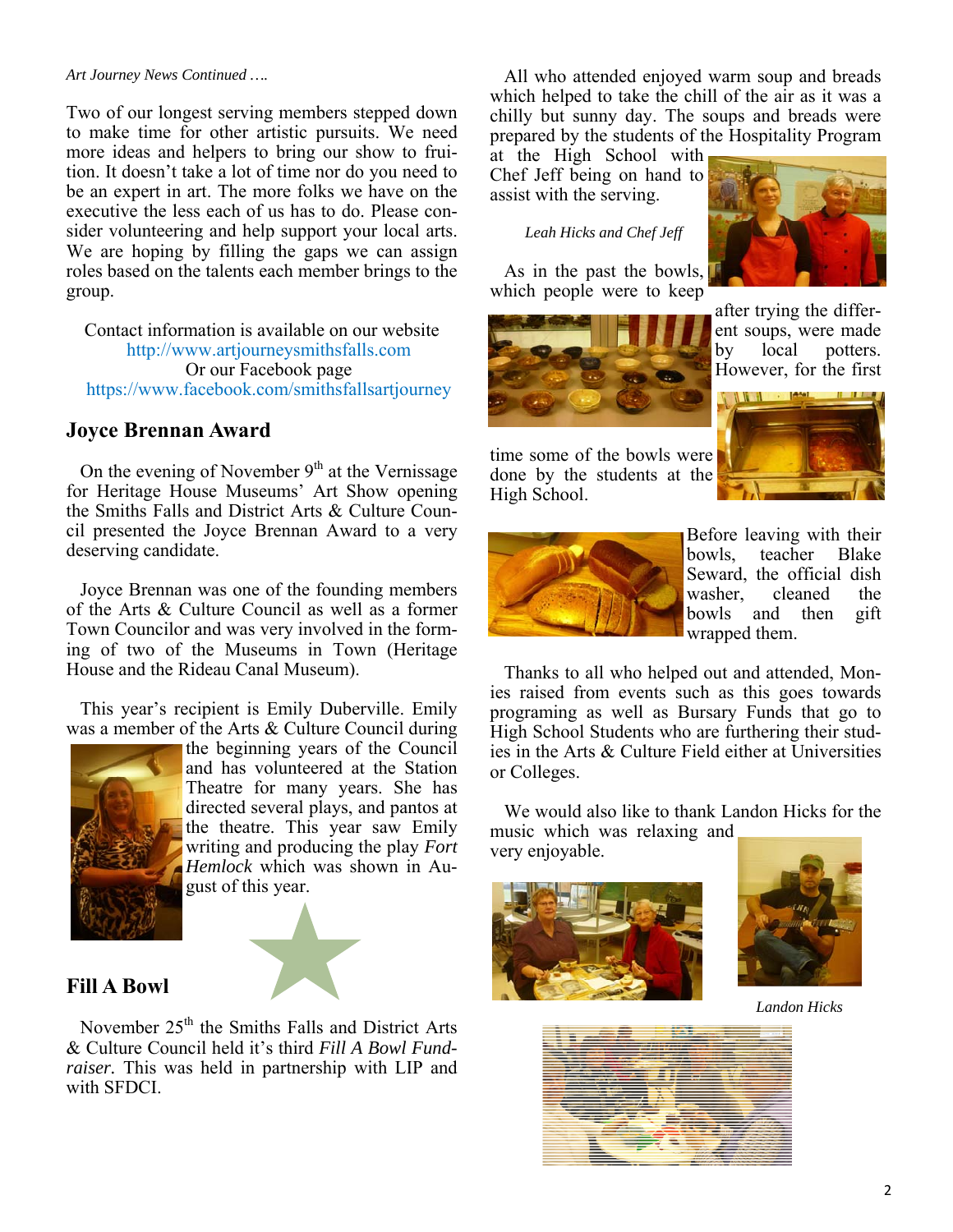## **Station Theatre News**

#### **2018 Season**

## **Upcoming Plays**



**December 8th - 17th** 

**Aladdin – A Traditional British Panto** 

**by Ben Crocker** 

*This production by arrangement with\ Ben Crocker Pantomimes* 

Discover an Aladdin's cave of adventure, laughs, fun and surprises at the traditional Christmas panto.

Help the hero save the day, boo and hiss at the baddy and cheer and clap the cast in this traditional family panto. It's a magical carpet ride you won't want to miss!



CADENCE-**UNPLUGGED** FRI, DEC 22ND 8PM

Four men, Four microphones, No instruments

The stage lights fall, the crowd goes quiet, and four harmonious voices rise up and fill the air. The melodies unfurl into something both familiar and fresh. What comes next may be a classic song by Joni Mitchell or Louis Prima. It may be an old bebop standard or cheeky arrangement of a 1980s hit. But these are arrangements like you've never heard them before – containing all the richness of a full band, but performed using just four voices. This is Cadence, Canada's premiere vocal group. Based in Toronto, this a cappella ensemble has been wowing audiences across the country and around the world since 1998.



#### **February 23rd - March 4th**



We start our season with an 'American Farce' by the comedy master, Neil Simon. In upscale New York, the Deputy Mayor has just shot himself. Gathering for their tenth wedding anniversary, the host lies bleeding in his bedroom and his wife is nowhere in sight. His lawyer, Ken, and wife Chris must get "the story" straight before the other guests arrive. As the confusions and miscommunications mount, the evening spins off into classic farcical hilarity.

> Presented by special arrangement with SAMUEL FRENCH, INC. - Feb/Mar 2018

> > **April 27th - May 6th**



Our second show in the season is a classic story by Leonard Gershe, which was made into a hit movie starring Goldie Hawn. Young Don Baker, hero of his mother's children's book series 'Donny Dark' has been blind since birth, his overprotective mother following his every move. Don finally moves to his own apartment in Manhattan to pursue his song writing ambitions. When Mrs. Baker meets his kooky, sexy neighbor Jill, Mrs. Baker's controlling instincts go into overdrive with hilariously touching results. **Continued on Page 4 ...**<br>
FARCE **EXECUTE CONTENDINGLET SAMUEL FRENCH, DEPARTMENT AND THE SAMUEL FRENCH APPIL CONTEND APPIL CONTEND APPIL CONTEND APPIL CONTEND APPIL CONTEND APPIL CONTEND APPIL CONTEND APPIL CONTEND APPIL** 

Presented by special arrangement with SAMUEL FRENCH, INC. - Arp/May 2018 Oct 12 - 21

Continued on Page 4 ....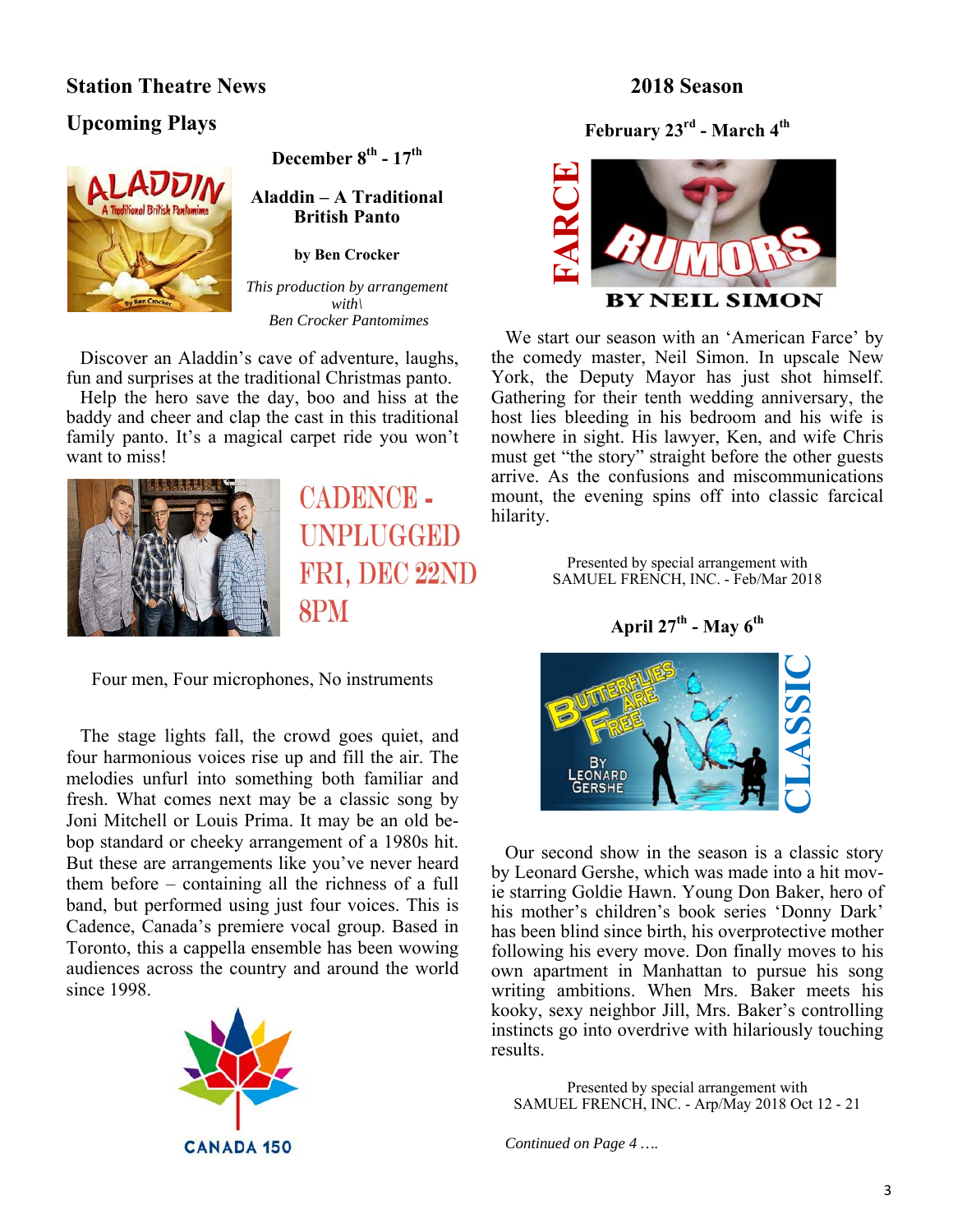**June 15th - 24th** 



With a title like this, and Norm Foster on the bill, you know you are in for big laughs and touching moments. James Bell, a big city guy, has his car break down in the rural community of Kooshog Lake and finds he's stuck there for the weekend. With nothing better to do, he gets to know the eccentric locals and enters the annual fishing contest. Along the way, James reconsiders what he really values as he discovers the best qualities of the strange community he is in.

> Presented by special arrangement with GARY GODDARD AGENCY, INC. - June 2018



Our summer musical is based on a classic novel. Spoiled Mary Lennox is sent to England to live with her widowed uncle. Mary finds many secrets in the house, but the most captivating is the 'secret garden' that has been locked up for years. Although all are forbidden to enter the garden, Mary and her new friends Ben, the gardener and Dickon, work to bring the lonely garden back to life. Another mystery presents itself when Colin, a bedridden boy is found secluded away. Can Mary bring this sad family back together again?

> **Presented by special arrangement with YOUTH PLAYS, INC. - August 2018**

**October 12th - 21st**



An announcement in the local paper states the time and place when a murder is to occur in Miss Blacklock's house. The victim is a stranger. What follows is a classic Christie puzzle of mixed motives, concealed identities, a second death, a determined Inspector following the twists and turns, and Miss Marple on hand to provide the final solution at some risk to herself in a dramatic confrontation just before the final curtain.

> **Presented by special arrangement with SAMUEL FRENCH, INC. - October 2018**





We end our season with the classic story of Beauty and the Beast, with some hiccups along the way. This is a pantomime, after all! Discover the Beast's castle and watch adventurous Belle. The audience will fall in love with a fast talking French poodle! Laughs, fun and surprises at our traditional Christmas panto. Help our heroine save the day, boo and hiss our baddy and cheer and clap the cast in our traditional family Panto. Singing and dancing. It's a magical adventure you won't want to miss!

> **Presented by special arrangement with BEN CROCKER, INC. - December 2018**